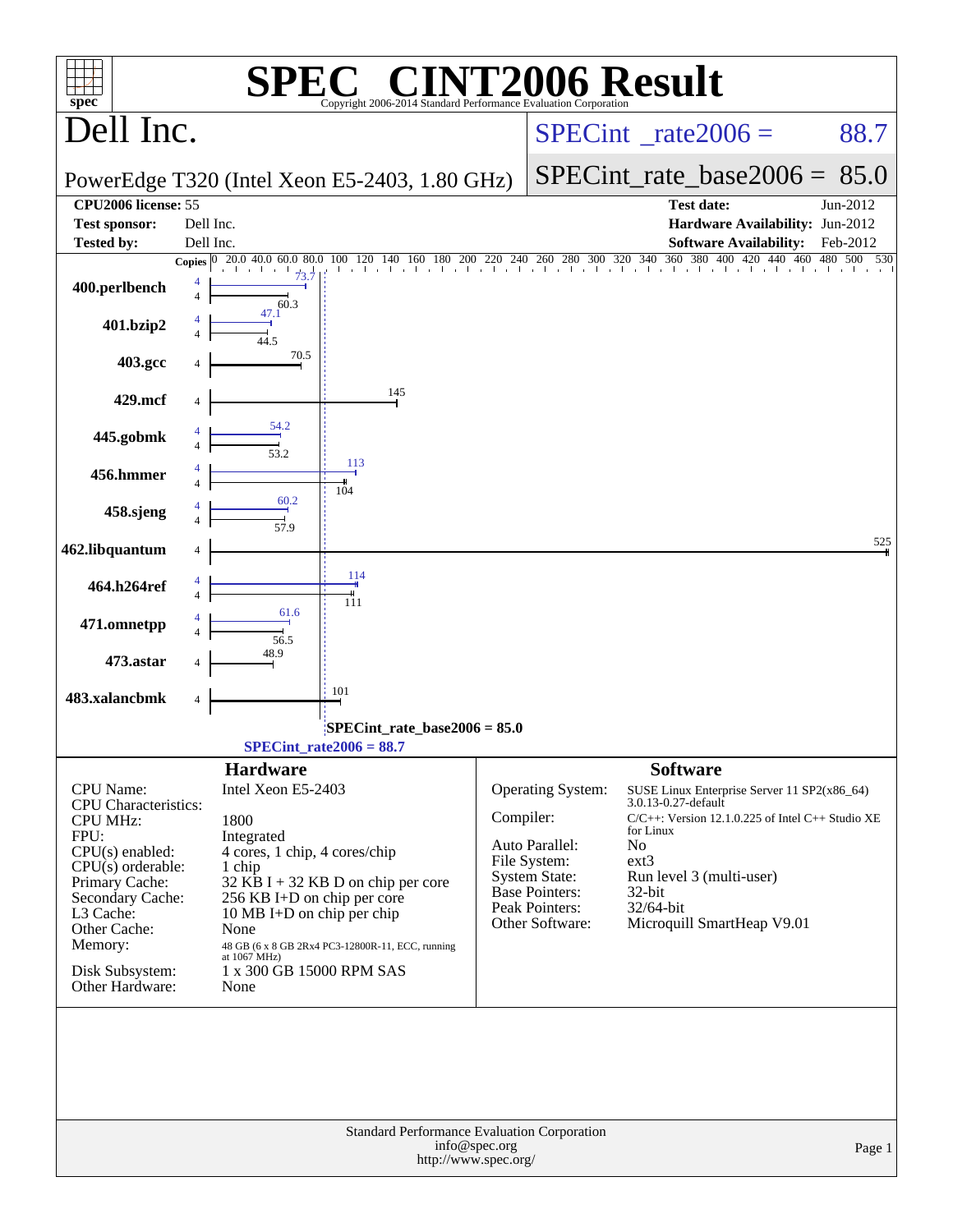

# **[SPEC CINT2006 Result](http://www.spec.org/auto/cpu2006/Docs/result-fields.html#SPECCINT2006Result)**

# Dell Inc.

#### SPECint rate $2006 = 88.7$

PowerEdge T320 (Intel Xeon E5-2403, 1.80 GHz)

[SPECint\\_rate\\_base2006 =](http://www.spec.org/auto/cpu2006/Docs/result-fields.html#SPECintratebase2006)  $85.0$ 

#### **[CPU2006 license:](http://www.spec.org/auto/cpu2006/Docs/result-fields.html#CPU2006license)** 55 **[Test date:](http://www.spec.org/auto/cpu2006/Docs/result-fields.html#Testdate)** Jun-2012

**[Test sponsor:](http://www.spec.org/auto/cpu2006/Docs/result-fields.html#Testsponsor)** Dell Inc. **[Hardware Availability:](http://www.spec.org/auto/cpu2006/Docs/result-fields.html#HardwareAvailability)** Jun-2012 **[Tested by:](http://www.spec.org/auto/cpu2006/Docs/result-fields.html#Testedby)** Dell Inc. **[Software Availability:](http://www.spec.org/auto/cpu2006/Docs/result-fields.html#SoftwareAvailability)** Feb-2012

#### **[Results Table](http://www.spec.org/auto/cpu2006/Docs/result-fields.html#ResultsTable)**

|                                                                                                          | <b>Base</b>   |                |       |                |       |                |             | <b>Peak</b>   |                |              |                |              |                |              |
|----------------------------------------------------------------------------------------------------------|---------------|----------------|-------|----------------|-------|----------------|-------------|---------------|----------------|--------------|----------------|--------------|----------------|--------------|
| <b>Benchmark</b>                                                                                         | <b>Copies</b> | <b>Seconds</b> | Ratio | <b>Seconds</b> | Ratio | <b>Seconds</b> | Ratio       | <b>Copies</b> | <b>Seconds</b> | <b>Ratio</b> | <b>Seconds</b> | <b>Ratio</b> | <b>Seconds</b> | <b>Ratio</b> |
| 400.perlbench                                                                                            |               | 647            | 60.4  | 649            | 60.2  | 648            | <b>60.3</b> |               | 530            | 73.7         | 529            | 73.9         | 531            | 73.5         |
| 401.bzip2                                                                                                |               | 871            | 44.3  | 868            | 44.5  | 868            | 44.5        |               | 823            | 46.9         | 819            | 47.1         | 820            | 47.1         |
| $403.\mathrm{gcc}$                                                                                       |               | 457            | 70.5  | 457            | 70.5  | 457            | 70.4        |               | 457            | 70.5         | 457            | 70.5         | 457            | 70.4         |
| $429$ .mcf                                                                                               |               | 252            | 145   | 252            | 145   | 252            | 145         |               | 252            | 145          | 252            | 145          | 252            | 145          |
| $445$ .gobmk                                                                                             |               | 789            | 53.2  | 789            | 53.2  | 789            | 53.2        |               | 773            | 54.3         | 774            | 54.2         | 774            | 54.2         |
| 456.hmmer                                                                                                |               | 358            | 104   | 361            | 103   | 354            | 105         |               | 332            | 113          | 330            | 113          | 330            | <b>113</b>   |
| $458$ .sjeng                                                                                             |               | 836            | 57.9  | 837            | 57.8  | 837            | 57.9        |               | 803            | 60.3         | 804            | 60.2         | 805            | 60.2         |
| 462.libquantum                                                                                           |               | 158            | 525   | 157            | 526   | 158            | 525         |               | 158            | 525          | 157            | 526          | 158            | 525          |
| 464.h264ref                                                                                              |               | 811            | 109   | 794            | 111   | 797            | 111         |               | 778            | 114          | 775            | 114          | 788            | 112          |
| 471.omnetpp                                                                                              |               | 443            | 56.5  | 443            | 56.5  | 442            | 56.6        |               | 405            | 61.7         | 406            | 61.6         | 406            | 61.6         |
| 473.astar                                                                                                |               | 575            | 48.9  | 575            | 48.9  | 577            | 48.7        |               | 575            | 48.9         | 575            | 48.9         | 577            | 48.7         |
| 483.xalancbmk                                                                                            |               | 273            | 101   | 273            | 101   | 273            | 101         |               | 273            | 101          | 273            | <b>101</b>   | 273            | 101          |
| Results appear in the order in which they were run. Bold underlined text indicates a median measurement. |               |                |       |                |       |                |             |               |                |              |                |              |                |              |

#### **[Submit Notes](http://www.spec.org/auto/cpu2006/Docs/result-fields.html#SubmitNotes)**

 The numactl mechanism was used to bind copies to processors. The config file option 'submit' was used to generate numactl commands to bind each copy to a specific processor. For details, please see the config file.

#### **[Operating System Notes](http://www.spec.org/auto/cpu2006/Docs/result-fields.html#OperatingSystemNotes)**

Stack size set to unlimited using "ulimit -s unlimited"

#### **[Platform Notes](http://www.spec.org/auto/cpu2006/Docs/result-fields.html#PlatformNotes)**

Standard Performance Evaluation Corporation [info@spec.org](mailto:info@spec.org) CPU Power Management set to Maximum Performance Memory Frequency set to Maximum Performance Turbo Boost set to Enabled C States/C1E set to Enabled Sysinfo program /root/CPU2006-1.2/config/sysinfo.rev6800 \$Rev: 6800 \$ \$Date:: 2011-10-11 #\$ 6f2ebdff5032aaa42e583f96b07f99d3 running on linux-sxkz Thu Jun 21 10:11:43 2012 This section contains SUT (System Under Test) info as seen by some common utilities. To remove or add to this section, see: <http://www.spec.org/cpu2006/Docs/config.html#sysinfo> From /proc/cpuinfo model name : Intel(R) Xeon(R) CPU E5-2403 0 @ 1.80GHz 1 "physical id"s (chips) 4 "processors" cores, siblings (Caution: counting these is hw and system dependent. The Continued on next page

<http://www.spec.org/>

Page 2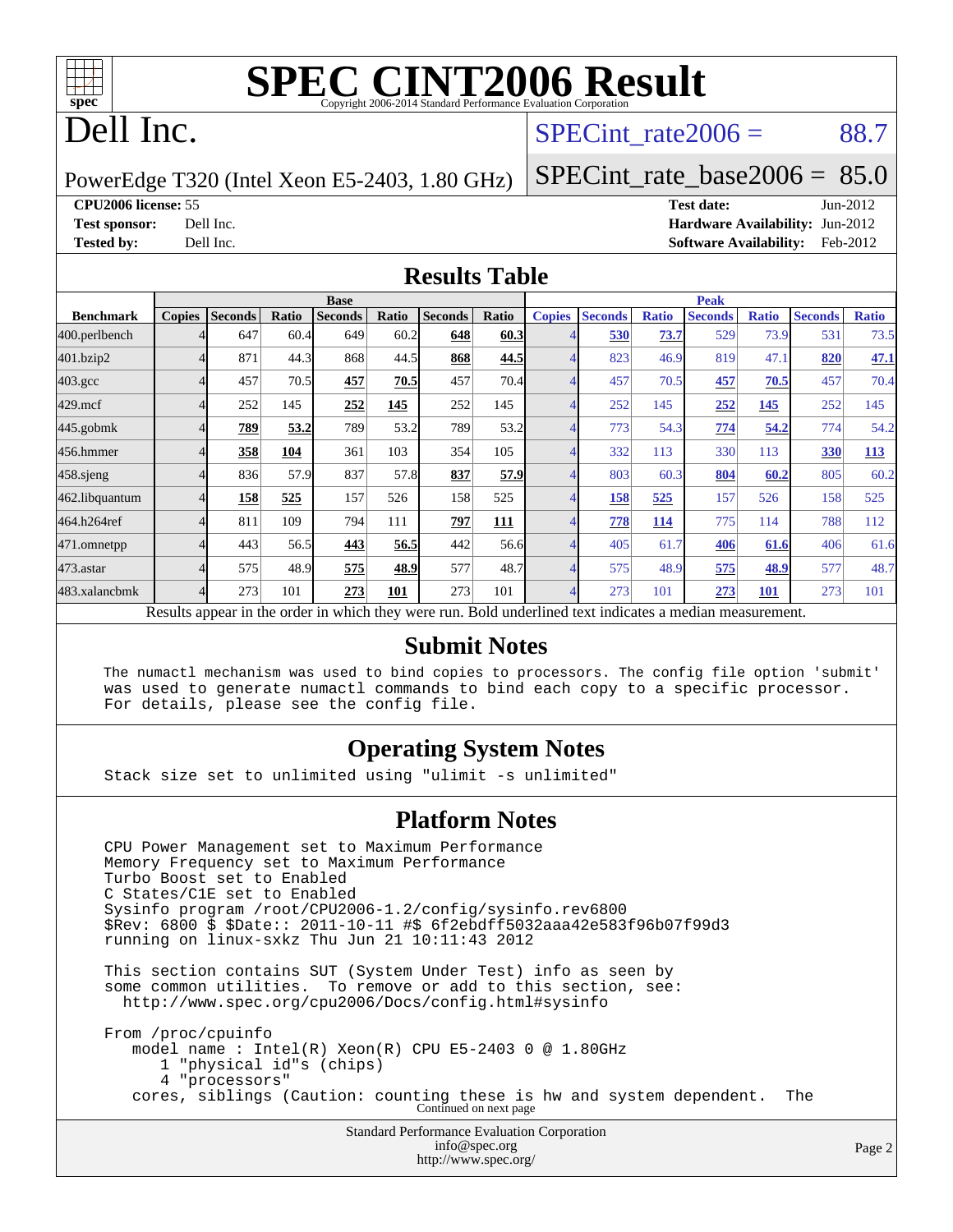

#### **[SPEC CINT2006 Result](http://www.spec.org/auto/cpu2006/Docs/result-fields.html#SPECCINT2006Result)** Copyright 2006-2014 Standard Performance Evaluation C

# Dell Inc.

SPECint rate $2006 = 88.7$ 

[SPECint\\_rate\\_base2006 =](http://www.spec.org/auto/cpu2006/Docs/result-fields.html#SPECintratebase2006)  $85.0$ 

PowerEdge T320 (Intel Xeon E5-2403, 1.80 GHz)

**[CPU2006 license:](http://www.spec.org/auto/cpu2006/Docs/result-fields.html#CPU2006license)** 55 **[Test date:](http://www.spec.org/auto/cpu2006/Docs/result-fields.html#Testdate)** Jun-2012 **[Test sponsor:](http://www.spec.org/auto/cpu2006/Docs/result-fields.html#Testsponsor)** Dell Inc. **[Hardware Availability:](http://www.spec.org/auto/cpu2006/Docs/result-fields.html#HardwareAvailability)** Jun-2012 **[Tested by:](http://www.spec.org/auto/cpu2006/Docs/result-fields.html#Testedby)** Dell Inc. **[Software Availability:](http://www.spec.org/auto/cpu2006/Docs/result-fields.html#SoftwareAvailability)** Feb-2012

#### **[Platform Notes \(Continued\)](http://www.spec.org/auto/cpu2006/Docs/result-fields.html#PlatformNotes)**

 following excerpts from /proc/cpuinfo might not be reliable. Use with caution.) cpu cores : 4 siblings : 4 physical 0: cores 0 1 2 3 cache size : 10240 KB From /proc/meminfo MemTotal: 49348896 kB HugePages\_Total: 0<br>Hugepagesize: 2048 kB Hugepagesize: /usr/bin/lsb\_release -d SUSE Linux Enterprise Server 11 (x86\_64) From /etc/\*release\* /etc/\*version\* SuSE-release: SUSE Linux Enterprise Server 11 (x86\_64) VERSION = 11 PATCHLEVEL = 2 uname -a: Linux linux-sxkz 3.0.13-0.27-default #1 SMP Wed Feb 15 13:33:49 UTC 2012 (d73692b) x86\_64 x86\_64 x86\_64 GNU/Linux run-level 3 Jun 21 09:41 last=S SPEC is set to: /root/CPU2006-1.2<br>Filesystem Type Size Use Type Size Used Avail Use% Mounted on<br>ext3 271G 40G 218G 16% / /dev/sda2 ext3 271G 40G 218G 16% / Additional information from dmidecode: (End of data from sysinfo program)

#### **[General Notes](http://www.spec.org/auto/cpu2006/Docs/result-fields.html#GeneralNotes)**

Environment variables set by runspec before the start of the run: LD\_LIBRARY\_PATH = "/root/CPU2006-1.2/libs/32:/root/CPU2006-1.2/libs/64" Binaries compiled on a system with 1x Core i7-860 CPU + 8GB memory using RHEL5.5 Transparent Huge Pages enabled with: echo always > /sys/kernel/mm/transparent\_hugepage/enabled Filesystem page cache cleared with: echo 1> /proc/sys/vm/drop\_caches runspec command invoked through numactl i.e.: numactl --interleave=all runspec <etc> The Dell PowerEdge T320 and the Bull NovaScale T820 F3 models are electronically equivalent. The results have been measured on a Dell PowerEdge T320 model

> Standard Performance Evaluation Corporation [info@spec.org](mailto:info@spec.org) <http://www.spec.org/>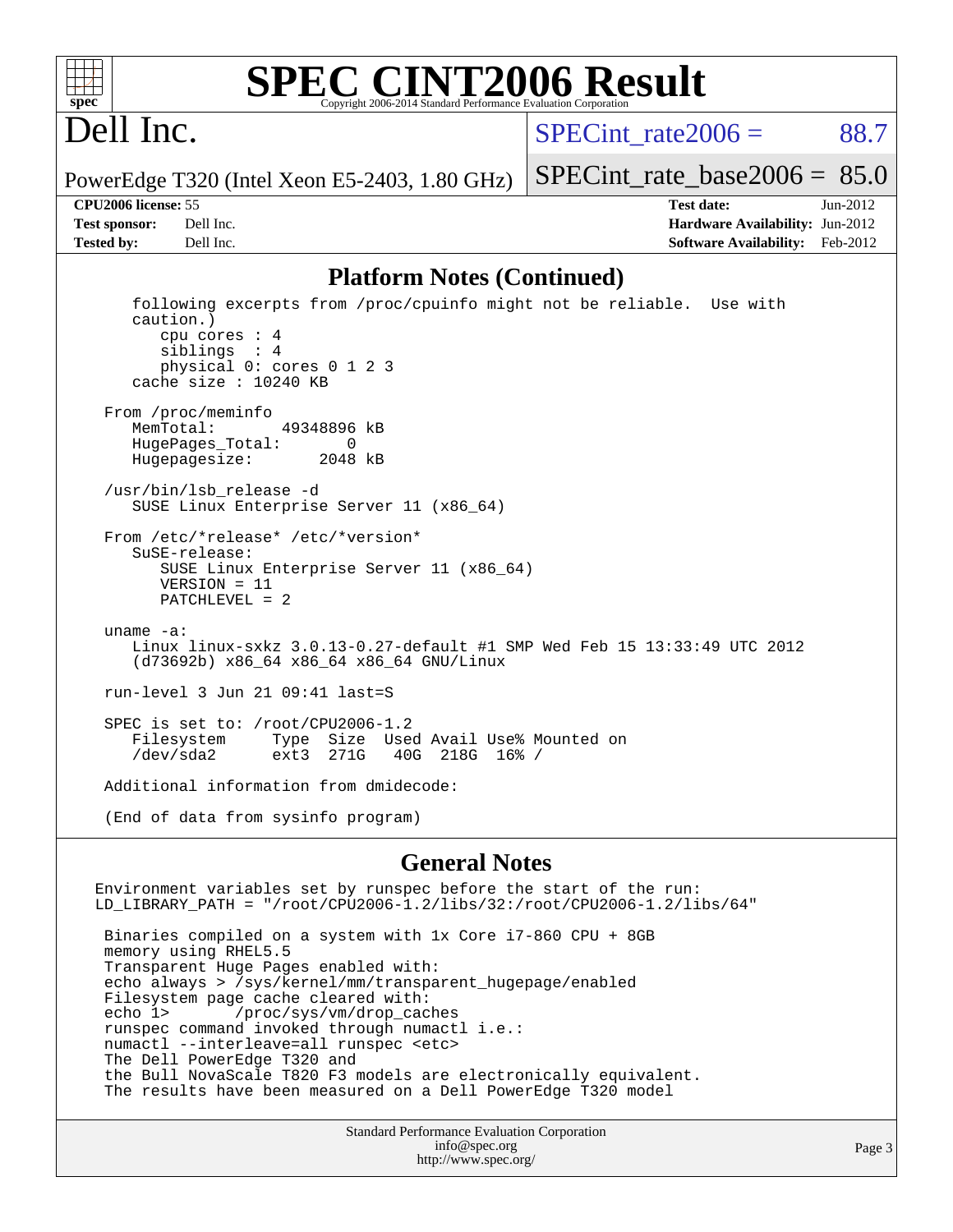

# **[SPEC CINT2006 Result](http://www.spec.org/auto/cpu2006/Docs/result-fields.html#SPECCINT2006Result)**

# Dell Inc.

SPECint rate $2006 = 88.7$ 

PowerEdge T320 (Intel Xeon E5-2403, 1.80 GHz)

**[Tested by:](http://www.spec.org/auto/cpu2006/Docs/result-fields.html#Testedby)** Dell Inc. **[Software Availability:](http://www.spec.org/auto/cpu2006/Docs/result-fields.html#SoftwareAvailability)** Feb-2012

[SPECint\\_rate\\_base2006 =](http://www.spec.org/auto/cpu2006/Docs/result-fields.html#SPECintratebase2006)  $85.0$ 

**[CPU2006 license:](http://www.spec.org/auto/cpu2006/Docs/result-fields.html#CPU2006license)** 55 **[Test date:](http://www.spec.org/auto/cpu2006/Docs/result-fields.html#Testdate)** Jun-2012 **[Test sponsor:](http://www.spec.org/auto/cpu2006/Docs/result-fields.html#Testsponsor)** Dell Inc. **[Hardware Availability:](http://www.spec.org/auto/cpu2006/Docs/result-fields.html#HardwareAvailability)** Jun-2012

## **[Base Compiler Invocation](http://www.spec.org/auto/cpu2006/Docs/result-fields.html#BaseCompilerInvocation)**

[C benchmarks](http://www.spec.org/auto/cpu2006/Docs/result-fields.html#Cbenchmarks):  $\text{icc}$   $-\text{m32}$ 

[C++ benchmarks:](http://www.spec.org/auto/cpu2006/Docs/result-fields.html#CXXbenchmarks) [icpc -m32](http://www.spec.org/cpu2006/results/res2012q3/cpu2006-20120703-23481.flags.html#user_CXXbase_intel_icpc_4e5a5ef1a53fd332b3c49e69c3330699)

#### **[Base Portability Flags](http://www.spec.org/auto/cpu2006/Docs/result-fields.html#BasePortabilityFlags)**

 400.perlbench: [-DSPEC\\_CPU\\_LINUX\\_IA32](http://www.spec.org/cpu2006/results/res2012q3/cpu2006-20120703-23481.flags.html#b400.perlbench_baseCPORTABILITY_DSPEC_CPU_LINUX_IA32) 462.libquantum: [-DSPEC\\_CPU\\_LINUX](http://www.spec.org/cpu2006/results/res2012q3/cpu2006-20120703-23481.flags.html#b462.libquantum_baseCPORTABILITY_DSPEC_CPU_LINUX) 483.xalancbmk: [-DSPEC\\_CPU\\_LINUX](http://www.spec.org/cpu2006/results/res2012q3/cpu2006-20120703-23481.flags.html#b483.xalancbmk_baseCXXPORTABILITY_DSPEC_CPU_LINUX)

### **[Base Optimization Flags](http://www.spec.org/auto/cpu2006/Docs/result-fields.html#BaseOptimizationFlags)**

[C benchmarks](http://www.spec.org/auto/cpu2006/Docs/result-fields.html#Cbenchmarks):

[-xSSE4.2](http://www.spec.org/cpu2006/results/res2012q3/cpu2006-20120703-23481.flags.html#user_CCbase_f-xSSE42_f91528193cf0b216347adb8b939d4107) [-ipo](http://www.spec.org/cpu2006/results/res2012q3/cpu2006-20120703-23481.flags.html#user_CCbase_f-ipo) [-O3](http://www.spec.org/cpu2006/results/res2012q3/cpu2006-20120703-23481.flags.html#user_CCbase_f-O3) [-no-prec-div](http://www.spec.org/cpu2006/results/res2012q3/cpu2006-20120703-23481.flags.html#user_CCbase_f-no-prec-div) [-opt-prefetch](http://www.spec.org/cpu2006/results/res2012q3/cpu2006-20120703-23481.flags.html#user_CCbase_f-opt-prefetch) [-opt-mem-layout-trans=3](http://www.spec.org/cpu2006/results/res2012q3/cpu2006-20120703-23481.flags.html#user_CCbase_f-opt-mem-layout-trans_a7b82ad4bd7abf52556d4961a2ae94d5)

[C++ benchmarks:](http://www.spec.org/auto/cpu2006/Docs/result-fields.html#CXXbenchmarks)

[-xSSE4.2](http://www.spec.org/cpu2006/results/res2012q3/cpu2006-20120703-23481.flags.html#user_CXXbase_f-xSSE42_f91528193cf0b216347adb8b939d4107) [-ipo](http://www.spec.org/cpu2006/results/res2012q3/cpu2006-20120703-23481.flags.html#user_CXXbase_f-ipo) [-O3](http://www.spec.org/cpu2006/results/res2012q3/cpu2006-20120703-23481.flags.html#user_CXXbase_f-O3) [-no-prec-div](http://www.spec.org/cpu2006/results/res2012q3/cpu2006-20120703-23481.flags.html#user_CXXbase_f-no-prec-div) [-opt-prefetch](http://www.spec.org/cpu2006/results/res2012q3/cpu2006-20120703-23481.flags.html#user_CXXbase_f-opt-prefetch) [-opt-mem-layout-trans=3](http://www.spec.org/cpu2006/results/res2012q3/cpu2006-20120703-23481.flags.html#user_CXXbase_f-opt-mem-layout-trans_a7b82ad4bd7abf52556d4961a2ae94d5) [-Wl,-z,muldefs](http://www.spec.org/cpu2006/results/res2012q3/cpu2006-20120703-23481.flags.html#user_CXXbase_link_force_multiple1_74079c344b956b9658436fd1b6dd3a8a) [-L/smartheap -lsmartheap](http://www.spec.org/cpu2006/results/res2012q3/cpu2006-20120703-23481.flags.html#user_CXXbase_SmartHeap_7c9e394a5779e1a7fec7c221e123830c)

#### **[Base Other Flags](http://www.spec.org/auto/cpu2006/Docs/result-fields.html#BaseOtherFlags)**

[C benchmarks](http://www.spec.org/auto/cpu2006/Docs/result-fields.html#Cbenchmarks):

403.gcc: [-Dalloca=\\_alloca](http://www.spec.org/cpu2006/results/res2012q3/cpu2006-20120703-23481.flags.html#b403.gcc_baseEXTRA_CFLAGS_Dalloca_be3056838c12de2578596ca5467af7f3)

## **[Peak Compiler Invocation](http://www.spec.org/auto/cpu2006/Docs/result-fields.html#PeakCompilerInvocation)**

[C benchmarks \(except as noted below\)](http://www.spec.org/auto/cpu2006/Docs/result-fields.html#Cbenchmarksexceptasnotedbelow): [icc -m32](http://www.spec.org/cpu2006/results/res2012q3/cpu2006-20120703-23481.flags.html#user_CCpeak_intel_icc_5ff4a39e364c98233615fdd38438c6f2) 400.perlbench: [icc -m64](http://www.spec.org/cpu2006/results/res2012q3/cpu2006-20120703-23481.flags.html#user_peakCCLD400_perlbench_intel_icc_64bit_bda6cc9af1fdbb0edc3795bac97ada53) 401.bzip2: [icc -m64](http://www.spec.org/cpu2006/results/res2012q3/cpu2006-20120703-23481.flags.html#user_peakCCLD401_bzip2_intel_icc_64bit_bda6cc9af1fdbb0edc3795bac97ada53)

456.hmmer: [icc -m64](http://www.spec.org/cpu2006/results/res2012q3/cpu2006-20120703-23481.flags.html#user_peakCCLD456_hmmer_intel_icc_64bit_bda6cc9af1fdbb0edc3795bac97ada53)

458.sjeng: [icc -m64](http://www.spec.org/cpu2006/results/res2012q3/cpu2006-20120703-23481.flags.html#user_peakCCLD458_sjeng_intel_icc_64bit_bda6cc9af1fdbb0edc3795bac97ada53)

```
C++ benchmarks: 
icpc -m32
```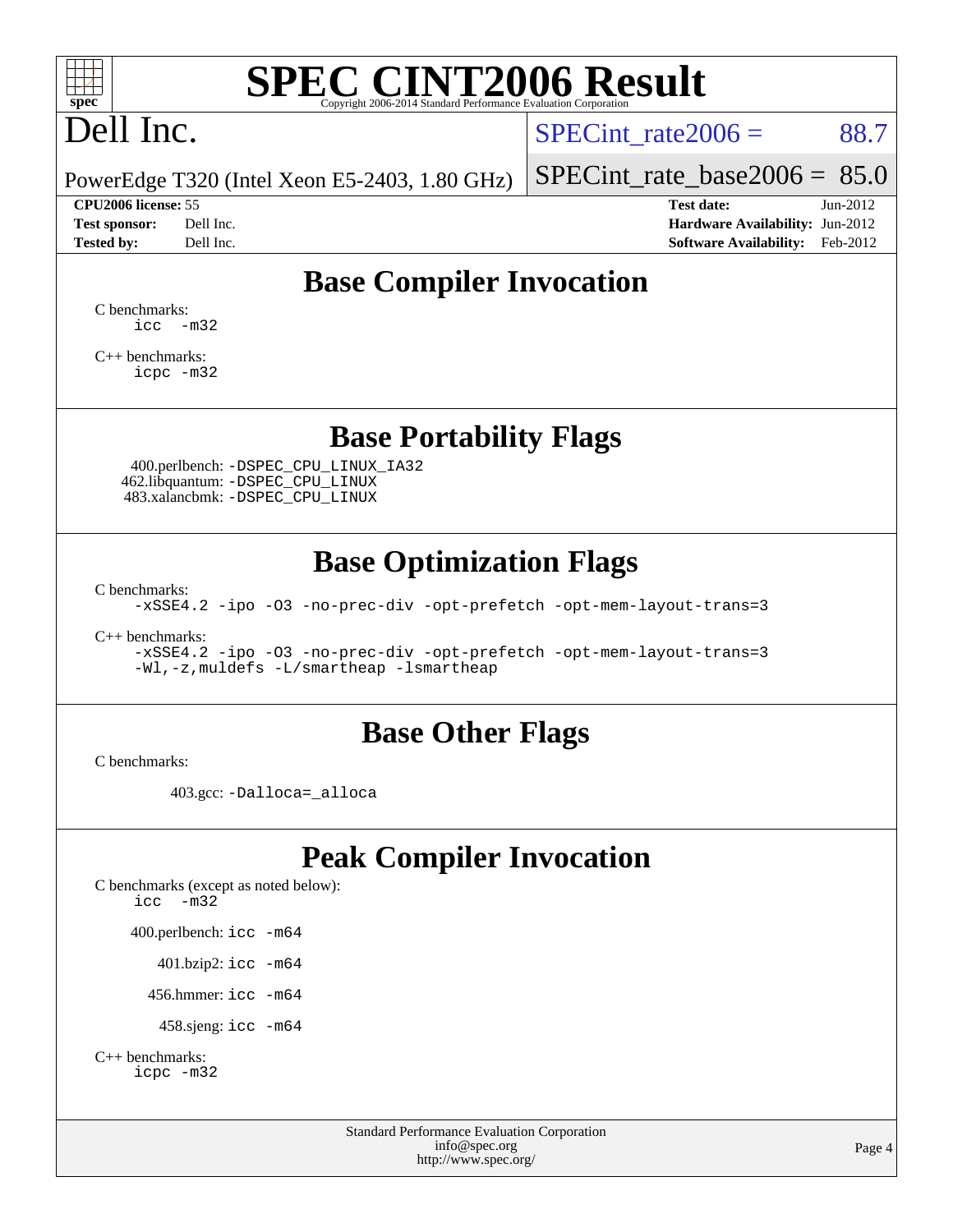

#### **[SPEC CINT2006 Result](http://www.spec.org/auto/cpu2006/Docs/result-fields.html#SPECCINT2006Result)** Copyright 2006-2014 Standard Performance Evaluation C

# Dell Inc.

SPECint rate $2006 = 88.7$ 

PowerEdge T320 (Intel Xeon E5-2403, 1.80 GHz)

[SPECint\\_rate\\_base2006 =](http://www.spec.org/auto/cpu2006/Docs/result-fields.html#SPECintratebase2006)  $85.0$ 

**[CPU2006 license:](http://www.spec.org/auto/cpu2006/Docs/result-fields.html#CPU2006license)** 55 **[Test date:](http://www.spec.org/auto/cpu2006/Docs/result-fields.html#Testdate)** Jun-2012 **[Test sponsor:](http://www.spec.org/auto/cpu2006/Docs/result-fields.html#Testsponsor)** Dell Inc. **[Hardware Availability:](http://www.spec.org/auto/cpu2006/Docs/result-fields.html#HardwareAvailability)** Jun-2012 **[Tested by:](http://www.spec.org/auto/cpu2006/Docs/result-fields.html#Testedby)** Dell Inc. **[Software Availability:](http://www.spec.org/auto/cpu2006/Docs/result-fields.html#SoftwareAvailability)** Feb-2012

### **[Peak Portability Flags](http://www.spec.org/auto/cpu2006/Docs/result-fields.html#PeakPortabilityFlags)**

 400.perlbench: [-DSPEC\\_CPU\\_LP64](http://www.spec.org/cpu2006/results/res2012q3/cpu2006-20120703-23481.flags.html#b400.perlbench_peakCPORTABILITY_DSPEC_CPU_LP64) [-DSPEC\\_CPU\\_LINUX\\_X64](http://www.spec.org/cpu2006/results/res2012q3/cpu2006-20120703-23481.flags.html#b400.perlbench_peakCPORTABILITY_DSPEC_CPU_LINUX_X64) 401.bzip2: [-DSPEC\\_CPU\\_LP64](http://www.spec.org/cpu2006/results/res2012q3/cpu2006-20120703-23481.flags.html#suite_peakCPORTABILITY401_bzip2_DSPEC_CPU_LP64) 456.hmmer: [-DSPEC\\_CPU\\_LP64](http://www.spec.org/cpu2006/results/res2012q3/cpu2006-20120703-23481.flags.html#suite_peakCPORTABILITY456_hmmer_DSPEC_CPU_LP64) 458.sjeng: [-DSPEC\\_CPU\\_LP64](http://www.spec.org/cpu2006/results/res2012q3/cpu2006-20120703-23481.flags.html#suite_peakCPORTABILITY458_sjeng_DSPEC_CPU_LP64) 462.libquantum: [-DSPEC\\_CPU\\_LINUX](http://www.spec.org/cpu2006/results/res2012q3/cpu2006-20120703-23481.flags.html#b462.libquantum_peakCPORTABILITY_DSPEC_CPU_LINUX) 483.xalancbmk: [-DSPEC\\_CPU\\_LINUX](http://www.spec.org/cpu2006/results/res2012q3/cpu2006-20120703-23481.flags.html#b483.xalancbmk_peakCXXPORTABILITY_DSPEC_CPU_LINUX)

## **[Peak Optimization Flags](http://www.spec.org/auto/cpu2006/Docs/result-fields.html#PeakOptimizationFlags)**

[C benchmarks](http://www.spec.org/auto/cpu2006/Docs/result-fields.html#Cbenchmarks):

 400.perlbench: [-xSSE4.2](http://www.spec.org/cpu2006/results/res2012q3/cpu2006-20120703-23481.flags.html#user_peakPASS2_CFLAGSPASS2_LDCFLAGS400_perlbench_f-xSSE42_f91528193cf0b216347adb8b939d4107)(pass 2) [-prof-gen](http://www.spec.org/cpu2006/results/res2012q3/cpu2006-20120703-23481.flags.html#user_peakPASS1_CFLAGSPASS1_LDCFLAGS400_perlbench_prof_gen_e43856698f6ca7b7e442dfd80e94a8fc)(pass 1) [-ipo](http://www.spec.org/cpu2006/results/res2012q3/cpu2006-20120703-23481.flags.html#user_peakPASS2_CFLAGSPASS2_LDCFLAGS400_perlbench_f-ipo)(pass 2) [-O3](http://www.spec.org/cpu2006/results/res2012q3/cpu2006-20120703-23481.flags.html#user_peakPASS2_CFLAGSPASS2_LDCFLAGS400_perlbench_f-O3)(pass 2) [-no-prec-div](http://www.spec.org/cpu2006/results/res2012q3/cpu2006-20120703-23481.flags.html#user_peakPASS2_CFLAGSPASS2_LDCFLAGS400_perlbench_f-no-prec-div)(pass 2) [-prof-use](http://www.spec.org/cpu2006/results/res2012q3/cpu2006-20120703-23481.flags.html#user_peakPASS2_CFLAGSPASS2_LDCFLAGS400_perlbench_prof_use_bccf7792157ff70d64e32fe3e1250b55)(pass 2) [-auto-ilp32](http://www.spec.org/cpu2006/results/res2012q3/cpu2006-20120703-23481.flags.html#user_peakCOPTIMIZE400_perlbench_f-auto-ilp32)  $401.bzip2: -xSSE4.2(pass 2) -prof-qen(pass 1) -ipo(pass 2)$  $401.bzip2: -xSSE4.2(pass 2) -prof-qen(pass 1) -ipo(pass 2)$  $401.bzip2: -xSSE4.2(pass 2) -prof-qen(pass 1) -ipo(pass 2)$  $401.bzip2: -xSSE4.2(pass 2) -prof-qen(pass 1) -ipo(pass 2)$  $401.bzip2: -xSSE4.2(pass 2) -prof-qen(pass 1) -ipo(pass 2)$ [-O3](http://www.spec.org/cpu2006/results/res2012q3/cpu2006-20120703-23481.flags.html#user_peakPASS2_CFLAGSPASS2_LDCFLAGS401_bzip2_f-O3)(pass 2) [-no-prec-div](http://www.spec.org/cpu2006/results/res2012q3/cpu2006-20120703-23481.flags.html#user_peakPASS2_CFLAGSPASS2_LDCFLAGS401_bzip2_f-no-prec-div)(pass 2) [-prof-use](http://www.spec.org/cpu2006/results/res2012q3/cpu2006-20120703-23481.flags.html#user_peakPASS2_CFLAGSPASS2_LDCFLAGS401_bzip2_prof_use_bccf7792157ff70d64e32fe3e1250b55)(pass 2) [-opt-prefetch](http://www.spec.org/cpu2006/results/res2012q3/cpu2006-20120703-23481.flags.html#user_peakCOPTIMIZE401_bzip2_f-opt-prefetch) [-auto-ilp32](http://www.spec.org/cpu2006/results/res2012q3/cpu2006-20120703-23481.flags.html#user_peakCOPTIMIZE401_bzip2_f-auto-ilp32) [-ansi-alias](http://www.spec.org/cpu2006/results/res2012q3/cpu2006-20120703-23481.flags.html#user_peakCOPTIMIZE401_bzip2_f-ansi-alias)  $403.\text{sec: basepeak}$  = yes 429.mcf: basepeak = yes 445.gobmk: [-xSSE4.2](http://www.spec.org/cpu2006/results/res2012q3/cpu2006-20120703-23481.flags.html#user_peakPASS2_CFLAGSPASS2_LDCFLAGS445_gobmk_f-xSSE42_f91528193cf0b216347adb8b939d4107)(pass 2) [-prof-gen](http://www.spec.org/cpu2006/results/res2012q3/cpu2006-20120703-23481.flags.html#user_peakPASS1_CFLAGSPASS1_LDCFLAGS445_gobmk_prof_gen_e43856698f6ca7b7e442dfd80e94a8fc)(pass 1) [-prof-use](http://www.spec.org/cpu2006/results/res2012q3/cpu2006-20120703-23481.flags.html#user_peakPASS2_CFLAGSPASS2_LDCFLAGS445_gobmk_prof_use_bccf7792157ff70d64e32fe3e1250b55)(pass 2) [-ansi-alias](http://www.spec.org/cpu2006/results/res2012q3/cpu2006-20120703-23481.flags.html#user_peakCOPTIMIZE445_gobmk_f-ansi-alias) [-opt-mem-layout-trans=3](http://www.spec.org/cpu2006/results/res2012q3/cpu2006-20120703-23481.flags.html#user_peakCOPTIMIZE445_gobmk_f-opt-mem-layout-trans_a7b82ad4bd7abf52556d4961a2ae94d5) 456.hmmer: [-xSSE4.2](http://www.spec.org/cpu2006/results/res2012q3/cpu2006-20120703-23481.flags.html#user_peakCOPTIMIZE456_hmmer_f-xSSE42_f91528193cf0b216347adb8b939d4107) [-ipo](http://www.spec.org/cpu2006/results/res2012q3/cpu2006-20120703-23481.flags.html#user_peakCOPTIMIZE456_hmmer_f-ipo) [-O3](http://www.spec.org/cpu2006/results/res2012q3/cpu2006-20120703-23481.flags.html#user_peakCOPTIMIZE456_hmmer_f-O3) [-no-prec-div](http://www.spec.org/cpu2006/results/res2012q3/cpu2006-20120703-23481.flags.html#user_peakCOPTIMIZE456_hmmer_f-no-prec-div) [-unroll2](http://www.spec.org/cpu2006/results/res2012q3/cpu2006-20120703-23481.flags.html#user_peakCOPTIMIZE456_hmmer_f-unroll_784dae83bebfb236979b41d2422d7ec2) [-auto-ilp32](http://www.spec.org/cpu2006/results/res2012q3/cpu2006-20120703-23481.flags.html#user_peakCOPTIMIZE456_hmmer_f-auto-ilp32) 458.sjeng: [-xSSE4.2](http://www.spec.org/cpu2006/results/res2012q3/cpu2006-20120703-23481.flags.html#user_peakPASS2_CFLAGSPASS2_LDCFLAGS458_sjeng_f-xSSE42_f91528193cf0b216347adb8b939d4107)(pass 2) [-prof-gen](http://www.spec.org/cpu2006/results/res2012q3/cpu2006-20120703-23481.flags.html#user_peakPASS1_CFLAGSPASS1_LDCFLAGS458_sjeng_prof_gen_e43856698f6ca7b7e442dfd80e94a8fc)(pass 1) [-ipo](http://www.spec.org/cpu2006/results/res2012q3/cpu2006-20120703-23481.flags.html#user_peakPASS2_CFLAGSPASS2_LDCFLAGS458_sjeng_f-ipo)(pass 2) [-O3](http://www.spec.org/cpu2006/results/res2012q3/cpu2006-20120703-23481.flags.html#user_peakPASS2_CFLAGSPASS2_LDCFLAGS458_sjeng_f-O3)(pass 2) [-no-prec-div](http://www.spec.org/cpu2006/results/res2012q3/cpu2006-20120703-23481.flags.html#user_peakPASS2_CFLAGSPASS2_LDCFLAGS458_sjeng_f-no-prec-div)(pass 2) [-prof-use](http://www.spec.org/cpu2006/results/res2012q3/cpu2006-20120703-23481.flags.html#user_peakPASS2_CFLAGSPASS2_LDCFLAGS458_sjeng_prof_use_bccf7792157ff70d64e32fe3e1250b55)(pass 2) [-unroll4](http://www.spec.org/cpu2006/results/res2012q3/cpu2006-20120703-23481.flags.html#user_peakCOPTIMIZE458_sjeng_f-unroll_4e5e4ed65b7fd20bdcd365bec371b81f) [-auto-ilp32](http://www.spec.org/cpu2006/results/res2012q3/cpu2006-20120703-23481.flags.html#user_peakCOPTIMIZE458_sjeng_f-auto-ilp32)  $462$ .libquantum: basepeak = yes 464.h264ref: [-xSSE4.2](http://www.spec.org/cpu2006/results/res2012q3/cpu2006-20120703-23481.flags.html#user_peakPASS2_CFLAGSPASS2_LDCFLAGS464_h264ref_f-xSSE42_f91528193cf0b216347adb8b939d4107)(pass 2) [-prof-gen](http://www.spec.org/cpu2006/results/res2012q3/cpu2006-20120703-23481.flags.html#user_peakPASS1_CFLAGSPASS1_LDCFLAGS464_h264ref_prof_gen_e43856698f6ca7b7e442dfd80e94a8fc)(pass 1) [-ipo](http://www.spec.org/cpu2006/results/res2012q3/cpu2006-20120703-23481.flags.html#user_peakPASS2_CFLAGSPASS2_LDCFLAGS464_h264ref_f-ipo)(pass 2) [-O3](http://www.spec.org/cpu2006/results/res2012q3/cpu2006-20120703-23481.flags.html#user_peakPASS2_CFLAGSPASS2_LDCFLAGS464_h264ref_f-O3)(pass 2) [-no-prec-div](http://www.spec.org/cpu2006/results/res2012q3/cpu2006-20120703-23481.flags.html#user_peakPASS2_CFLAGSPASS2_LDCFLAGS464_h264ref_f-no-prec-div)(pass 2) [-prof-use](http://www.spec.org/cpu2006/results/res2012q3/cpu2006-20120703-23481.flags.html#user_peakPASS2_CFLAGSPASS2_LDCFLAGS464_h264ref_prof_use_bccf7792157ff70d64e32fe3e1250b55)(pass 2) [-unroll2](http://www.spec.org/cpu2006/results/res2012q3/cpu2006-20120703-23481.flags.html#user_peakCOPTIMIZE464_h264ref_f-unroll_784dae83bebfb236979b41d2422d7ec2) [-ansi-alias](http://www.spec.org/cpu2006/results/res2012q3/cpu2006-20120703-23481.flags.html#user_peakCOPTIMIZE464_h264ref_f-ansi-alias)

[C++ benchmarks:](http://www.spec.org/auto/cpu2006/Docs/result-fields.html#CXXbenchmarks)

 471.omnetpp: [-xSSE4.2](http://www.spec.org/cpu2006/results/res2012q3/cpu2006-20120703-23481.flags.html#user_peakPASS2_CXXFLAGSPASS2_LDCXXFLAGS471_omnetpp_f-xSSE42_f91528193cf0b216347adb8b939d4107)(pass 2) [-prof-gen](http://www.spec.org/cpu2006/results/res2012q3/cpu2006-20120703-23481.flags.html#user_peakPASS1_CXXFLAGSPASS1_LDCXXFLAGS471_omnetpp_prof_gen_e43856698f6ca7b7e442dfd80e94a8fc)(pass 1) [-ipo](http://www.spec.org/cpu2006/results/res2012q3/cpu2006-20120703-23481.flags.html#user_peakPASS2_CXXFLAGSPASS2_LDCXXFLAGS471_omnetpp_f-ipo)(pass 2) [-O3](http://www.spec.org/cpu2006/results/res2012q3/cpu2006-20120703-23481.flags.html#user_peakPASS2_CXXFLAGSPASS2_LDCXXFLAGS471_omnetpp_f-O3)(pass 2) [-no-prec-div](http://www.spec.org/cpu2006/results/res2012q3/cpu2006-20120703-23481.flags.html#user_peakPASS2_CXXFLAGSPASS2_LDCXXFLAGS471_omnetpp_f-no-prec-div)(pass 2) [-prof-use](http://www.spec.org/cpu2006/results/res2012q3/cpu2006-20120703-23481.flags.html#user_peakPASS2_CXXFLAGSPASS2_LDCXXFLAGS471_omnetpp_prof_use_bccf7792157ff70d64e32fe3e1250b55)(pass 2) [-ansi-alias](http://www.spec.org/cpu2006/results/res2012q3/cpu2006-20120703-23481.flags.html#user_peakCXXOPTIMIZE471_omnetpp_f-ansi-alias) [-opt-ra-region-strategy=block](http://www.spec.org/cpu2006/results/res2012q3/cpu2006-20120703-23481.flags.html#user_peakCXXOPTIMIZE471_omnetpp_f-opt-ra-region-strategy_a0a37c372d03933b2a18d4af463c1f69) [-Wl,-z,muldefs](http://www.spec.org/cpu2006/results/res2012q3/cpu2006-20120703-23481.flags.html#user_peakEXTRA_LDFLAGS471_omnetpp_link_force_multiple1_74079c344b956b9658436fd1b6dd3a8a) [-L/smartheap -lsmartheap](http://www.spec.org/cpu2006/results/res2012q3/cpu2006-20120703-23481.flags.html#user_peakEXTRA_LIBS471_omnetpp_SmartHeap_7c9e394a5779e1a7fec7c221e123830c)

473.astar: basepeak = yes

Continued on next page

Standard Performance Evaluation Corporation [info@spec.org](mailto:info@spec.org) <http://www.spec.org/>